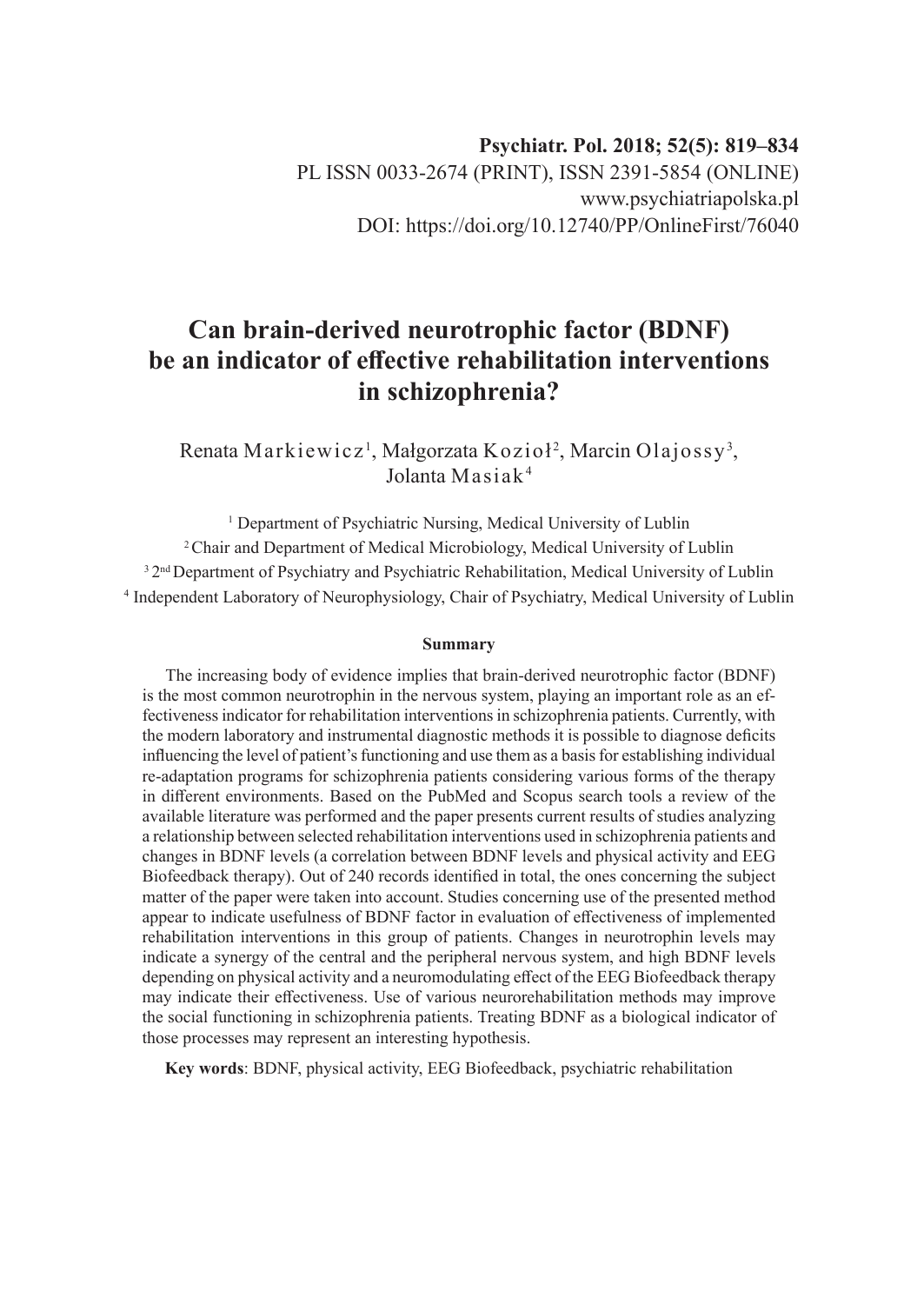## **Introduction**

Schizophrenia is a mental disorder of a multifactor pathogenesis affecting about 1% of the population [1]. This disorder is characterized by pronounced positive symptoms in the acute phase and pronounced negative symptoms in the post-psychotic phase. The listed symptoms are a consequence of dysfunctions in activity of various areas of the brain, mainly the frontal and temporal regions, limbic and central structures, and basal ganglia [1–4]. Dysfunctions in the prefrontal region most strongly affect processes associated with short-term memory, attention, emotions and executive functions [1, 5–8]. These anomalies have a strong influence on patients' quality of life and social functioning [1, 5, 6, 9–11].

Schizophrenia, as an illness with a varying course, requires multidirectional rehabilitation interventions, however, the basic form of therapy is pharmacological treatment [12]. When the acute psychosis is reversed, multidirectional, non-pharmacological activities are initiated [12, 13]. They are characterized by an extensive therapeutic range and focus on family, professional and social aspects. Both treatment stages are important, because they divide the whole rehabilitation process into early and delayed, accordingly [12, 14]. The early process aims at eliminating acute symptoms of the illness, restoring disrupted social relations, and reducing effects of chronization, the so-called defect and hospitalism [12–14]. The delayed period aims at compensation of diagnosed dysfunctions and establishing the scope of provided assistance. It includes: improvement in dysfunctions, increasing patient's social activity and facilitating their professional and family adaptation. Both stages are important and their integration and appropriate selection of influences facilitates compensation of deficits [14].

When establishing an individual therapeutic program for a patient, a scope of revalidation must be planned, considering not only influences such as: neurorehabilitation, psychoeducation, psychotherapy, and physical and artistic activities, but also personality predispositions of patients, their hobbies, illness duration, number of hospitalizations or their social and professional status. Only when the developed plan considers all those aspects, it is possible to achieve positive results in the whole treatment and rehabilitation process [15]. They will be visible not only in patient's daily life, but also confirmed by results of modern diagnostic tests, such as: f-MRI, PET, spectroscopy, the brain-derived neurotrophic factor (BDNF).

This paper is an attempt to demonstrate in a group of schizophrenia patients a relationship between selected rehabilitation interventions and the levels of the brain-derived neurotrophic factor (BDNF) on a basis of available publications and previous study results. The verified issues considered the effects of physical activity and the EEG Biofeedback therapy on the neurotrophic factor (BDNF) levels in schizophrenia patients.

## **BDNF – brain-derived neurotrophic factor**

The brain-derived neurotrophic factor (BDNF) belongs to a group of secretory polypeptides, so-called neurotrophins. Together with other proteins, including the nerve growth factor (NGF), neurotrophin NT/3 and NT/4/5 (proteins supporting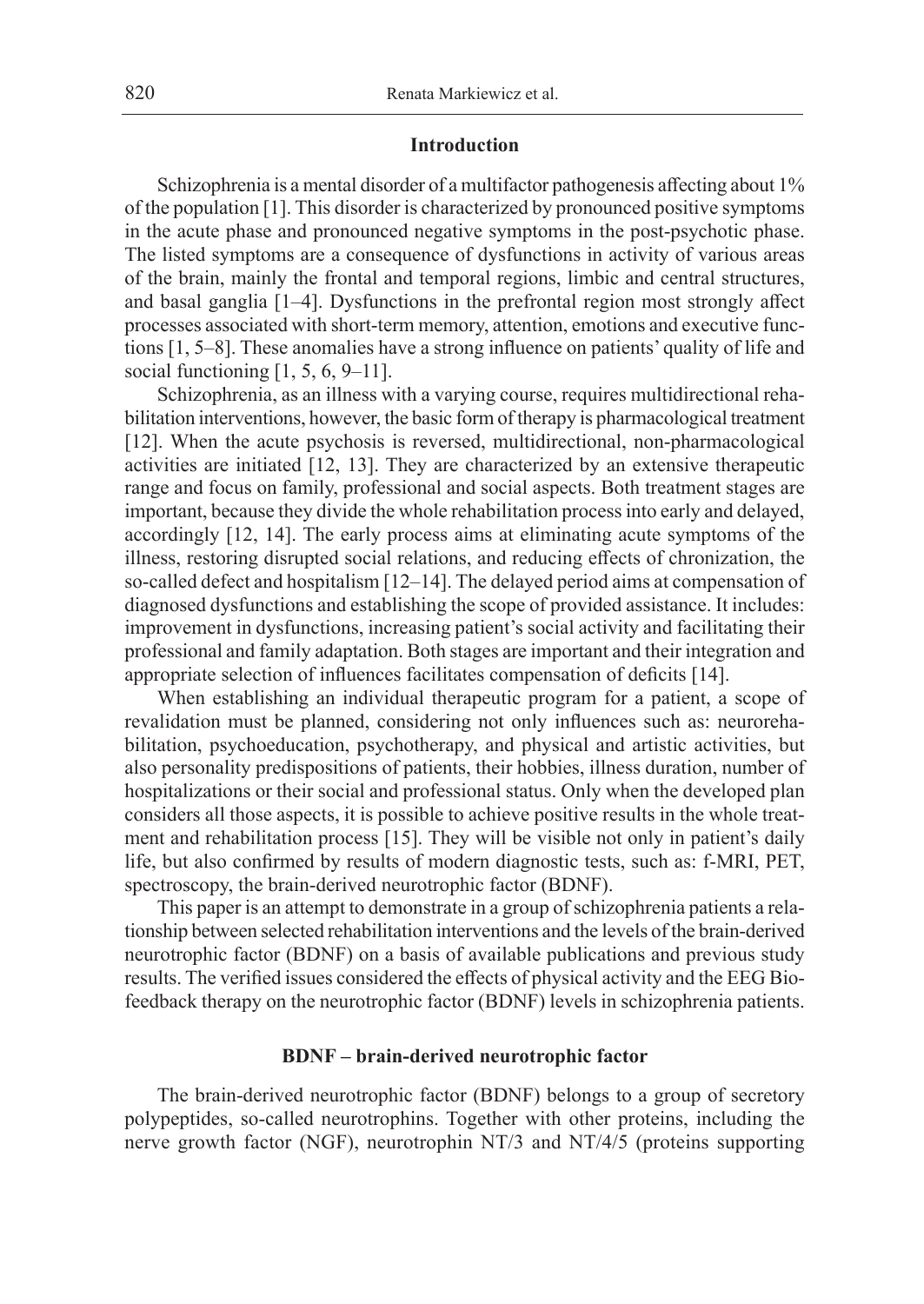synapse development), it participates in neuron function and influences the function of the central and the peripheral nervous system [16–21]. BDNF, synthesized as glycosylated propeptide (pro-BDNF), is generated as non-glycosylated mature protein following its processing into a proteolytic factor [22–24]. The studies indicate that its highest level is present in the hippocampus, the amygdala, the neocortex and the cerebellum [23–27], and its main source are T and B cells, cells of the connective tissue and granulocytes [21].

BDNF binds to the tyrosine receptor kinase B, Trk-B, and the p75 receptor [28–29]. After activation and phosphorylation of tyrosine residues, the tyrosine receptor kinase B activates the process of intracellular cascade [30, 31] and initiates transcription factors influencing cell life, its growth and differentiation [32, 33]. The p75 receptor is not very well characterized and possibly is a common receptor for all neurotrophins. In its processing, it does not involve the kinase path, therefore, its activation at a certain level induces apoptosis and retrograde transport [30, 33–35]. It may appear that the p75 receptor is obsolete due to its negative effects; however, numerous reports suggest that at a certain stage its participation and mechanism promote axon growth and correct modulation of the Trk-B [36–38].

The BDNF factor is located (apart from the nervous system) also in the heart, skeletal muscles, smooth muscle cells, lungs, platelets and fibroblasts [39–42]. It contributes to stem cells development and differentiation, synapse development, regulation of neural circuits [27] and formation of memory pathways [20, 23, 24, 26, 27]. Itssynergistic effect on the central and the peripheral nervous system is very important, because, according to the studies, BDNF contributes to neuron regeneration following various disorders, including ischemic stroke, posttraumatic disorder or toxic poisoning [43, 44]. Apart from the above-mentioned Trk-B receptor, the neuron growth and differentiation factor – NGF – also participates in those processes. Numerous studies emphasize a negative correlation between abnormal BDNF levels, Trk-B dysfunction and no BDNF–Trk-B signaling, and disorders – depression, schizophrenia, epilepsy, and Alzheimer's and Huntington's diseases [24, 45–49].

Mechanisms and effects of neurotrophins action in the human body are shown in Figure 1 at the end of the article.

## **BDNF and pathophysiology of schizophrenia**

Lack of a clear standard in approach to rehabilitation and monitoring of the schizophrenia course in patients prompted researchers to focus on laboratory parameters. The increasing body of evidence implies that the brain-derived neurotrophic factor (BDNF), as the most commonly known neurotrophin in the nervous system, plays an important role in pathophysiology of mental disorders, mainly depression and schizophrenia; however, its precise role is still not known in full [50]. It is known to cause changes in synapses in various regions of the brain [23–27], and influences the neuron function, their differentiation, and synaptic plasticity. Differences in activity of this factor result in disorders in cortical and synaptic circuits in the brain, and cause anomalies in synthesis of protein polypeptide chains (translation) and neuronal dysfunction [1, 51–54].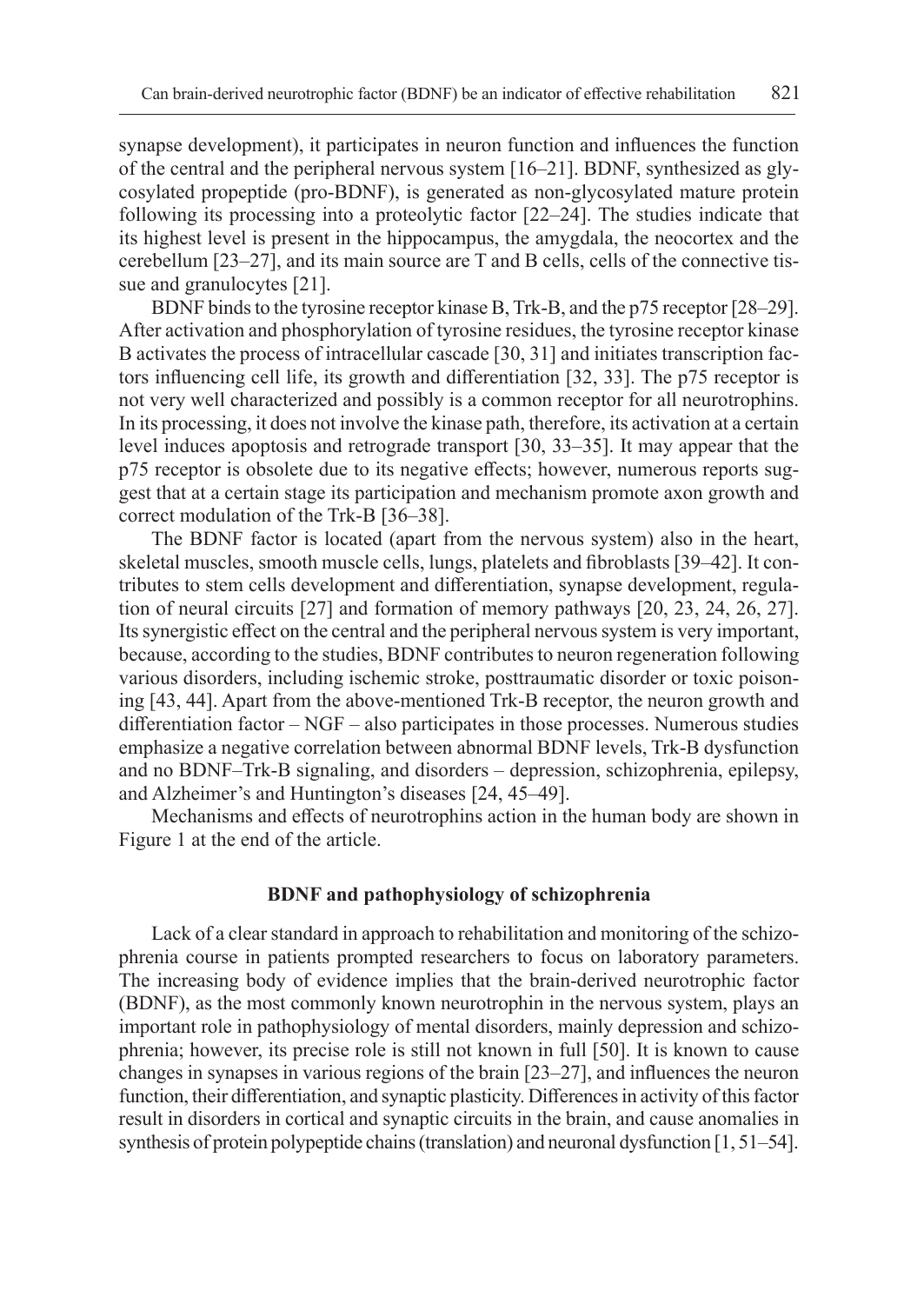Researchers emphasize high significance of GABA, glutamate and dopamine in schizophrenia pathogenesis [1, 54]. They consider as important the effect of dopamine produced in dopaminergic neurons. Eight dopaminergic pathways are known, transmitting stimulation through neurotransmission. The four major pathways are: mesolimbic, mesocortical, nigrostriatal and tuberoinfundibular pathways [55].

Dopamine binds to receptors of different action profiles: receptor- $D_1$  having a post-synaptic effect, and receptor-D, having a pre-synaptic and post-synaptic effect. In normal conditions, dopamine levels are low [56], because the high dopamine level inhibits the respiratory chain, formation of free radicals, and induction of selfoxidation process [57]. This is confirmed by the dopamine hypothesis [58] assuming that to find the causes of schizophrenia, the following should be verified: 1) excessive activity of dopaminergic neurons, causing a psychotic state (positive symptoms) due to an increased dopamine production and excessive stimulation of  $D_2$  receptors; 2) reduced activity of dopaminergic neurons, causing decreased stimulation of  $D_1$  receptors resulting in development of negative (deficit) symptoms [58].

Excessive dopamine secretion observed in schizophrenia triggers biochemical processes adversely influencing normal cell functions. Those processes are associated with blocking synthesis of BDNF m-RNA that plays a protective role [1, 59–61]. Lack of a protecting factor with simultaneous inhibition of its expression results in loss of tyrosine hydroxylase, and in consequence, abnormal neuron function [60]. This conclusion is based on studies of Baquet et al. [62], who proved that mice in which BDNF expression in mid-brain and hind-brain does not occur, have lower levels of hydroxylase and clearly reduced expression of dopaminergic neurons in the substantia nigra. Tan et al. [63], verifying results obtained by Baquet et al., studied a group of schizophrenia patients, and additionally considered in the experiment dyskinesia or its lack. Their data indicate that patients with dyskinesia have lower BDNF levels versus those patients in whom dyskinesia was not observed [63]. The results of their studies probably confirm the decreased expression of dopaminergic neurons in patients with dyskinesia. Other researchers, Takahasi et al*.* and Durany et al., studied BDNF levels in the hippocampus and in the frontal part of the cingulate gyrus. However, their results differed. Takahasi showed higher BDNF levels in the analyzed structures, while in studies of Durany they were lower [1, 64, 65], compared to the control group. Hashimoto et al. [66] analyzed BDNF levels in the prefrontal region and found their significant reduction in schizophrenia patients versus subjects in a control group. The review of the above-mentioned studies indicates some problems with an unambiguous interpretation. They may result from many reasons – a post-mortem analysis of samples [1, 65], type of rehabilitation interventions, or a treatment process [67, 68].

An issue associated with the treatment process should be emphasized in particular. Erikson et al. [67] noticed that the chronic nature of the treatment process itself has a strong influence on the hippocampus volume. According to those authors, its reduction is frequently observed in patients treated for a long time, or completely untreated. Therefore, it should be reflected in changes in levels of parameters such as BDNF. Results obtained by Erikson et al. prove that clearly there is a relationship between lower brain volume, dendritic density and defective morphological and structural remodeling.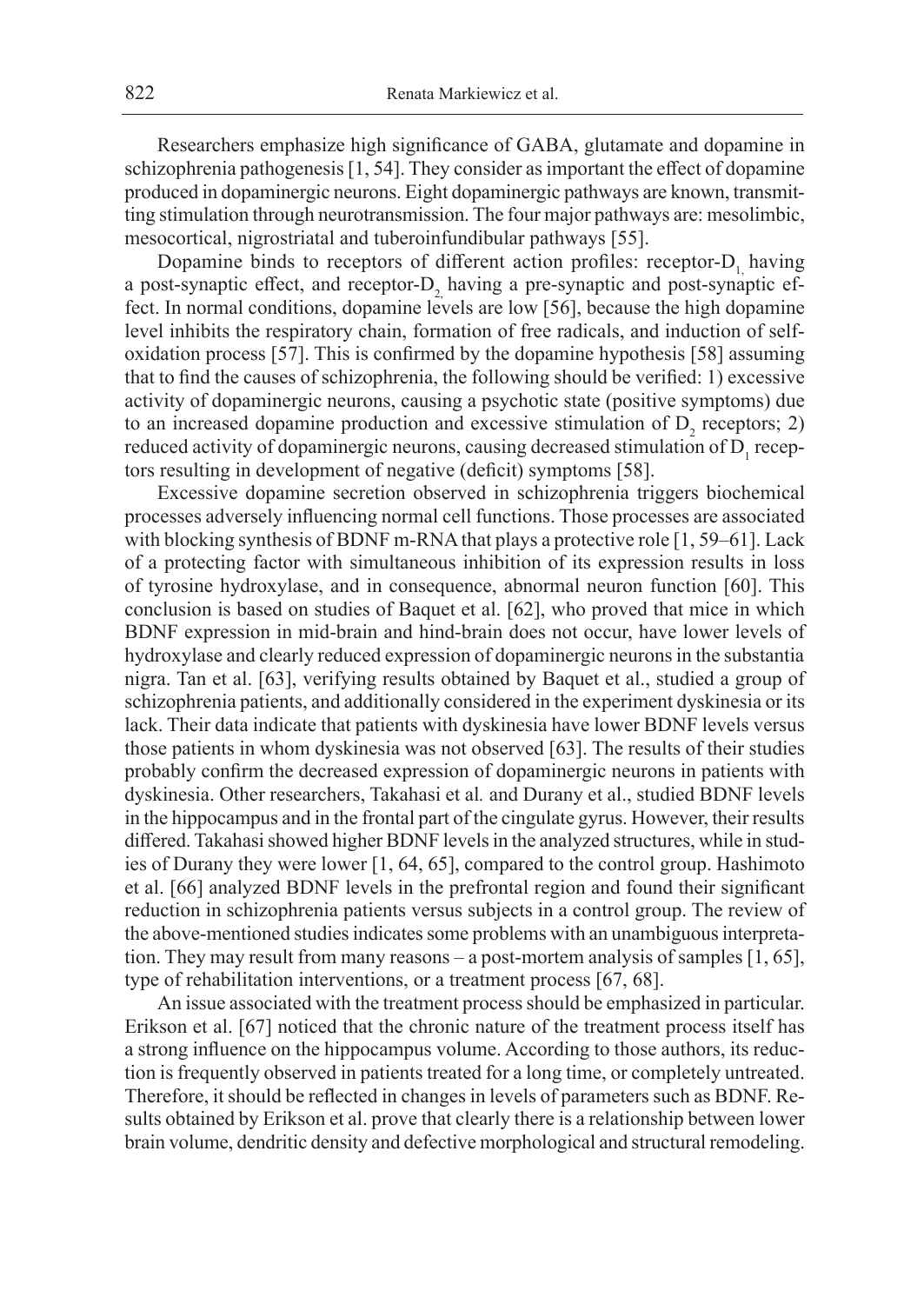## **Influence of physical activity on the BDNF levels in schizophrenia patients**

Physical activity is one of the aspects in the normally functioning body. Regular exercising influences metabolism and causes numerous changes in various systems. Those changes depend on a number of biochemical changes resulting from gasomediators (NO, CO,  $H_2S$ ) distribution and processes initiated by them [69]. Processes associated with neurogenesis, angiogenesis and activation of brain regions associated with blood flow through the brain form a basis for functional and anatomical changes. Physical activity initiates secretion of many trophic growth factors – neurotrophins: the nerve growth factor (NGF), neurotrophins 3 and 4/5 (NT3, NT 4/5), and the brain-derived neurotrophic factor – BDNF. Those neurotrophins cooperate with cell receptors p75NTR and Trk-B, and facilitate cell proliferation, migration and differentiation [19,30].

Brain-derived neurotrophic factor is expressed when neurons are active, when energy processes and associated changes in potential occur. Those processes result in production of neurotransmitters facilitating remodeling of the synaptic network and formation of new branches. This process is only possible when a change in the action potential occurs, depending on an effective stimulation. Neural cells in which those changes do not occur, cannot remodel or modify, and their function becomes limited [22, 25, 27, 32]. This is confirmed in numerous reports, including studies of Mattson and Mennerick et al., implying that lack of energy processes results in reduction in cascade biochemical processes, inhibition of neurotransmitter production and a reduced synthesis of BDNF. Following an analysis of those findings it can be concluded that lack of transmission in the signaling pathways has a negative effect on formation of the neuron circuits [70–71]. Similar data is presented in reports of Mabuchi et al. [72] and Powers et al. [73]. They indicate that by inducing an inflow of sodium and calcium ions, activity of muscle and neural cells results in an increased transport of electrons, activation of metabolic processes in cells, intensified production of proteins and enzymes, stimulation of transcription, and an increase in number of vesicles containing neurotransmitters. The researchers are of the opinion that all those processes ensure cell viability, and the increased signaling causes production of glutamate, anti-apoptosis protein Bcl-2, antioxidant enzymes, and DNA enzymes [72, 73].

A cycle of biochemical transformations induced by physical exercises limits neural degeneration and increases BDNF production. Larsson et al. [74] emphasize that a type of exercises, duration and age of a person subjected to those influences are of importance in limiting changes. Physical activity also stimulates production of cytokines (signaling glycoproteins), produced in response to an energy crisis and microdamages in the muscle fibres [75, 76]. Their production is a beginning of muscle cells repair and regeneration, and inversion associated with reduction in levels of glycogen stored in muscles. The cells of the immune systems (neutrophils, macrophages, and pro-inflammatory cytokines TNF- $\alpha$  and IL- $\beta$ ) participate in this mechanism, as they rebuild the muscle tissue by involving transforming growth factor (TGF-β), plateletderived growth factor (PDGF) and IL-6. IL-6 additionally stimulates expenditure of energy stored in the liver and in the adipose tissue [75].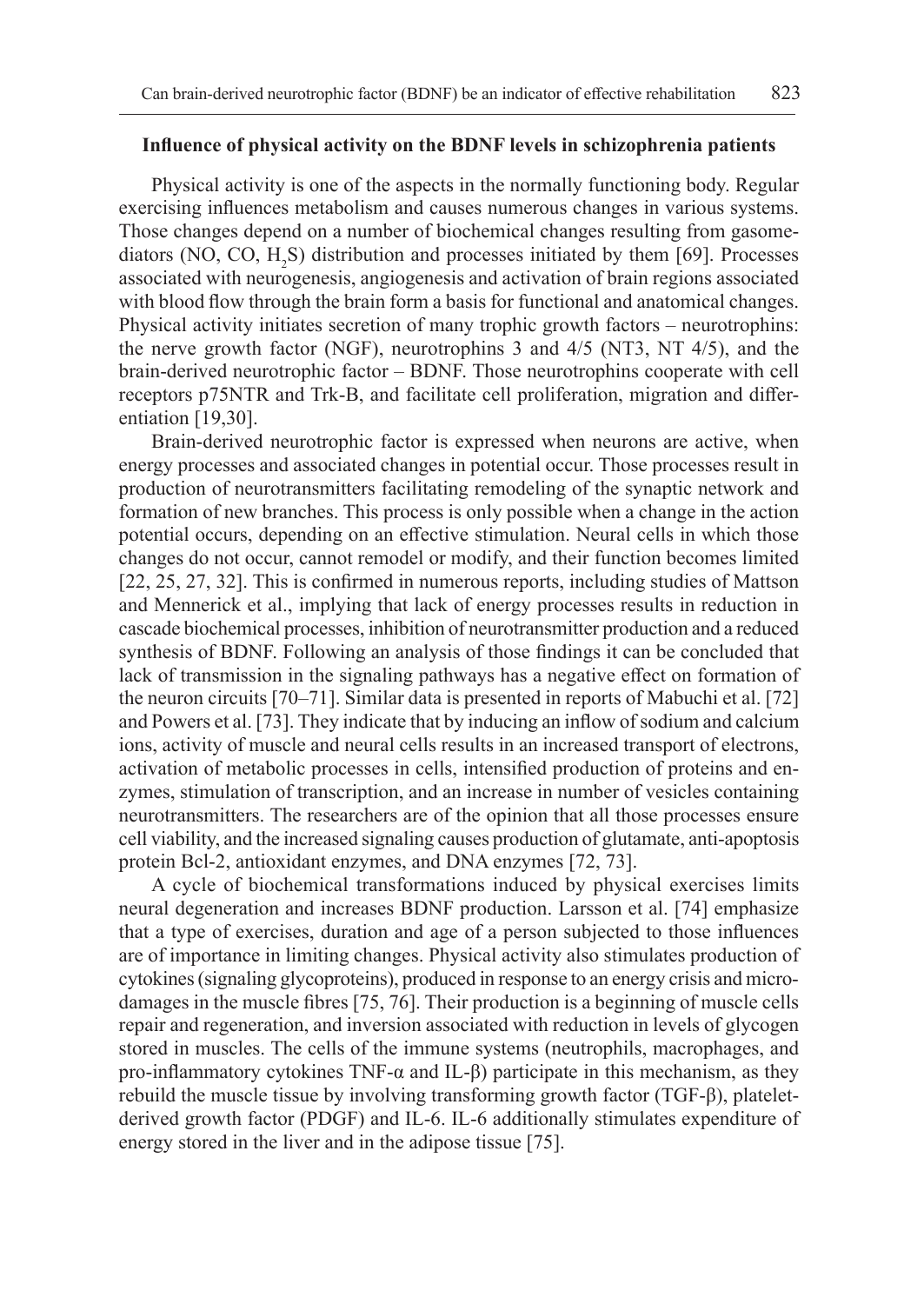Determining the type of physical activity appears to be questionable. Numerous reports emphasize a positive effect of long-term exercises of moderate intensity [75]. The authors explain this by a stable level of stimulation and a constant rate of regeneration allowing development of long-term potentiation memory pathways (LTP) consolidated by regular enhancement [76].

The recent progress allows stating that the levels of BDNF are also influenced by angiogenesis associated with physical activity. A process of blood vessel development with a contribution of the vascular endothelial growth factor (VEGF) is very important and depends on influences of numerous pro – and anti-angiogenic factors [77, 78]. In normal conditions, a balance between those factors is maintained [75].

It is clear that normal brain function, which is subjected to constant reorganization, influences cooperation between central and peripheral trophic factors. This relationship results from a two-directional synergism and is associated with functioning of various levels of nervous system. The first level initiates all biochemical processes in responses to stimuli from the environment. In consequence, the signaling pathway is activated, resulting in acquisition and remembering in a situation of consolidation and enhancement (LTP theory). The second level enables peripheral production of VEGF, which, after passing through the blood-brain barrier, stimulates neuron growth under the influence of irisin. This, in turn, induces proliferation and neurogenesis in the hippocampus The whole process involves immune cells, muscles and the liver. They have an important influence on the brain, which initiates production of VEGF through biochemical processes [76]. Recent studies report that stress also influences BDNF levels. Results obtained by Nelson imply that stress initiates the HPA (hypothalamicpituitary-adrenal) pathway and causes release of glucocorticoids, mainly cortisol. Its intensification inhibits signaling associated with BDNF production thus limiting its expression. Other factors having an adverse effect on BDNF expression include an ageing process, various diseases, excessive psychosocial burden, sleep deprivation, or incorrect dietary habits [79].

Currently, reports on a relationship between the BDNF levels and physical activity in schizophrenia patients are scarce. Majority of publications focus on an analysis of that effect in groups of patients diagnosed with Alzheimer's disease, elderly persons, after stroke, or brain damage. Interesting results were obtained by Kim et al. [80], who attempted such analysis in a group of schizophrenia patients. They exposed the studied group to a cycle of exercises for 12 weeks, three times a week, with the activating program consisting of 25 minutes of physical exercise and 25 minutes of moderate exercise (walking). An analysis of their studies confirmed the effect of physical exercise on the increase in the BDNF levels, and additionally found a positive correlation between its increase and a condition of the cardiovascular system of the subjects.

A conclusion drawn by Kim at al. indicates that providing activating interventions is of importance in comprehensive treatment of schizophrenia patients, and may be an important component of non-pharmacological therapeutic influences [80].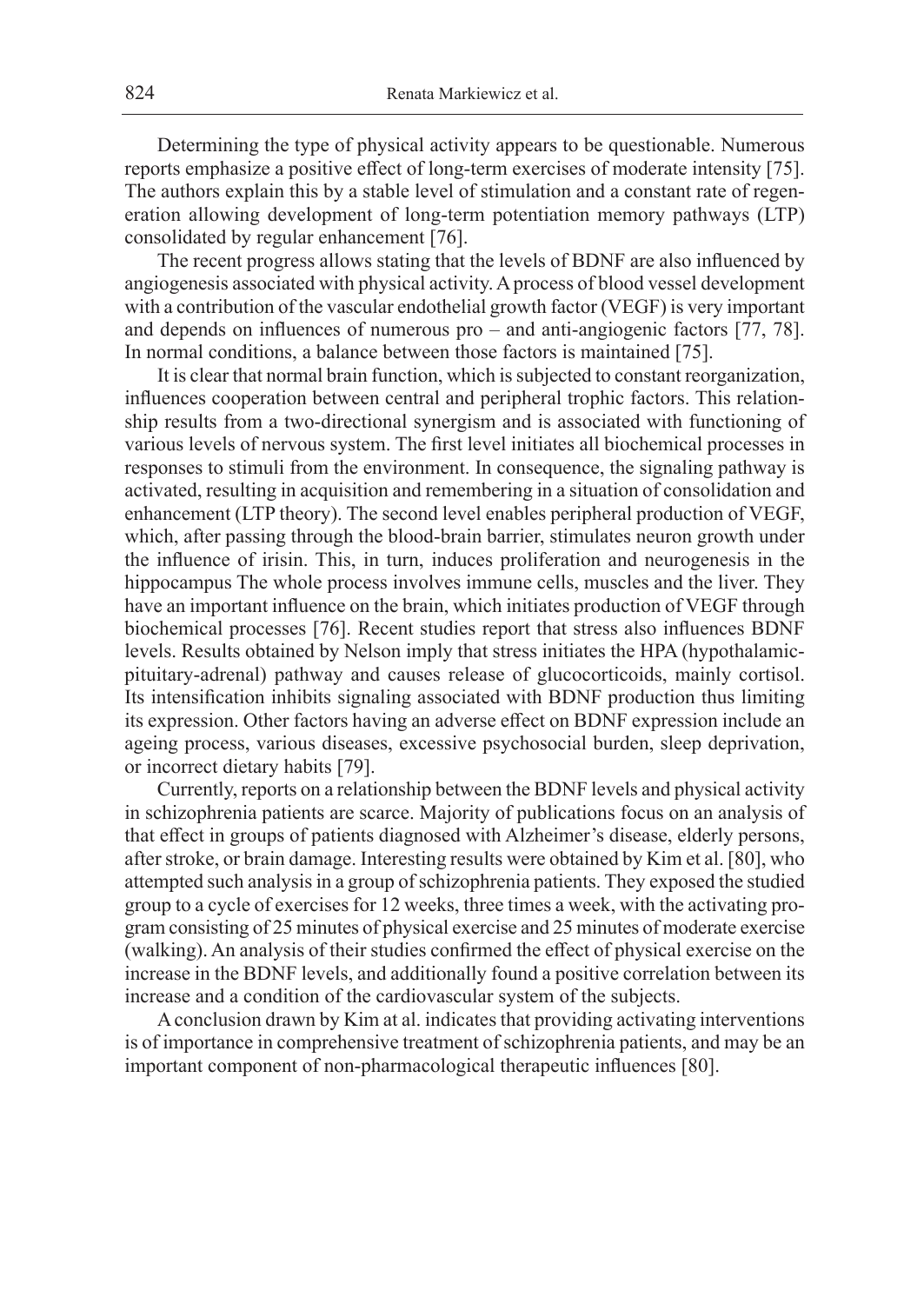#### **Brain wave modulation with EEG Biofeedback and BDNF**

EEG Biofeedback is a therapy associated with modulation of brain waves, based on a feedback concerning physiological condition of the body. Effectiveness of this method is confirmed by numerous reports justifying use of this form of therapy in the psychiatric rehabilitation model [81–84]. Previous analyses indicate that regular trainings influence activity of specific brain regions [8, 49, 83, 88]. Modulation of brain waves, mainly beta-1, alpha and SMR wave, reduces cognitive deficits associated with memory, attention and executive functions [85]. Restoring of a normal activity in dysfunctional regions is the essence of the EEG Biofeedback therapy. Numerous publications, including studies of Trousselard et al. [86] and Scheinost et al. [87] confirm this relationship. The authors are of the opinion that regulation of the increased frequency of beta-1 wave has a positive effect on anxiety and stress levels, symptoms frequently accompanying schizophrenia [86, 87]. Similar conclusions are presented by Larsen who states that use of EEG Biofeedback is a desired direction in therapy of patients reacting negatively to pharmacotherapy and psychotherapy. It represents an alternative with a positive prognosis for rehabilitation [88].

Other authors, Birbaumer et al. and Mathiak et al., compare self-regulation of EEG Biofeedback to the process of learning and instrumental conditioning based on enhancing specific behaviors and rewarding. The authors state that those processes are a basis for an increase in the involvement of the dopaminergic system, and thus, for an increase in encoding the reward pathway [89–90].

Rota et al. reports interesting conclusions based on research, as they are of the opinion that EEG Biofeedback-based training to activate the frontal region of the right inferior gyrus has a positive effect on verbal functions. He observes that as a result of the training sessions there is a marked improvement in the functioning of Brodmann area 45, as confirmed by the fMRI study [91]. Similar positive effect was also observed by Ruiz et al., who emphasize a significant influence of therapy on perception of emotions in schizophrenia patients, and Naimijo et al. suggest their positive influence on executive function [92–93].

Using the description of Stoeckel et al. it can be said that "correctly selected neurotherapeutic methods are a precondition for improvement in cognitive functions and inducing a process for transformation of the brain function" [94]. Koush et al. [95] emphasize that "brain training" can be understood as a positively acquired behavioral feedback, which improves psychical function and develops brain functional network. Numerous reports emphasize an effect of NF on treatment. Research by Yuan et al. [96] implies that NF interventions improve the amygdala function in terms of receiving information from the hippocampus, hypothalamus, midbrain and temporal lobe. Restructuring of connections between the temporal regions of the cortex and the hippocampus and the amygdala results in transformation in form of enhancement in emotional regulation and reduction in schizophrenia symptoms. Similar results are presented by Gruzelier, who also emphasizes its effect on levels of fear [97].

Although numerous reports verify a positive effect of the EEG Biofeedback therapy on activity of specific regions of the brain in patients with mental disorders, only a few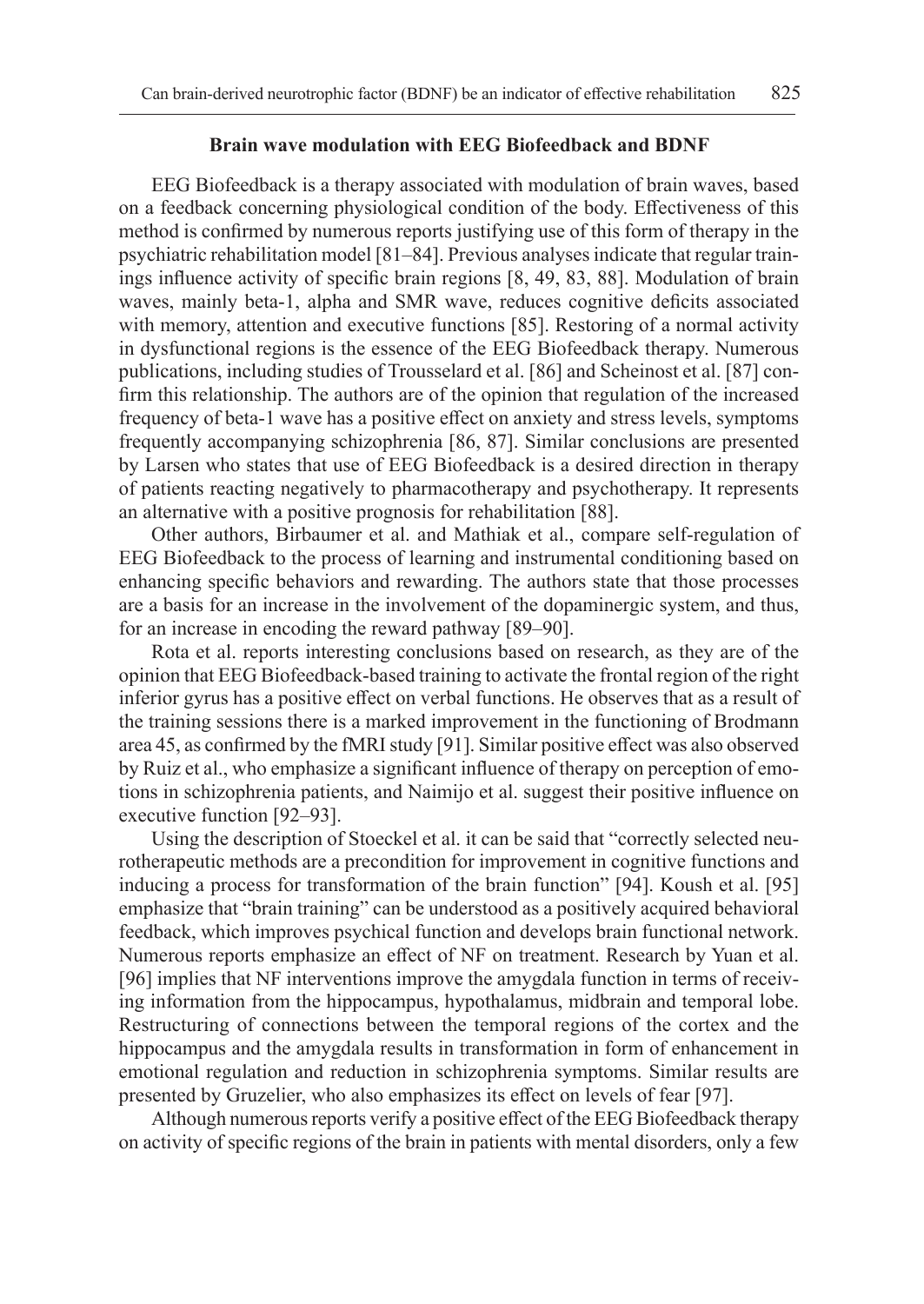reports analyze a relationship between those effects and the level of BDNF. Assuming that the nervous system is plastic and has an ability for neuromodulation [98], and its normal function depends on two systems generating brain waves (the thalamocortical system where stimuli are processed and selected; and the septo-hippocampal system with the frontal lobes and the thalamus, where attention, concentration and memory are controlled), then a relationship between the NF therapy and the BDNF levels seems probable. This is implied by feedback loops (stimulating, inhibiting) connecting those two systems, activating the brain cortex through their cooperation. Their normal function depends on a stable neurophysiological regulation. The internal homoeostasis is disrupted by adverse stimuli. Stress may be an example here, as it influences structures and functions of those two connections. It "destabilizes loops", and in consequence, changes generation of brain waves. Therefore, when dysregulation represents the main problem, then an alternate corrective measure is to restore regulation. Using autoregulatory training techniques, Neurofeedback increases this stability, restores internal cohesiveness of neuroanatomic structures and stimulates formation of new neural circuits [98–100].

As reported by Angelakis et al. [101] and Becerra et al. [102], use of NF in elderly persons indicates a relationship between instrumental conditioning and brain activity. An increase in the alpha rhythm influences cognitive functions in the subjects, and in the future this may represent an interesting technique for their modulation and improvement. Also Wang et al. [103] obtained similar results, and confirmed improvement in working memory in those people.

Although reports clearly indicating that the EEG Biofeedback therapy influences changes in the BDNF levels are not available, previous research forms a basis for an assumption that they are correlated. The research in this direction in schizophrenia patients may be a useful tool for verification of usefulness of determination of this parameter as a biomarker in laboratory diagnostics during the EEG Biofeedback therapeutic process.

#### **Recapitulation**

Schizophrenia constitutes a complex health issue, since its etiopathogenesis is multifactorial. A complex therapy facilitates social functioning and the quality of patients' lives. Its basic feature is pharmacological treatment, neurorehabilitation and psychotherapy. The effectiveness of rehabilitation is proven by scientific research, currently mainly focusing on gene analysis [104–106]. Chiefly, the MAO, COMT and BDNF genes polymorphism is subject to verification, as they have an impact on the course of the illness. The results of research papers in the field vary. Norton et al. [107] confirm that the MAO and COMT genes may be subject to epistasis, which may predispose one to the development of schizophrenia, Tybura et al. [108] do not confirm such a relationship.

The discrepancy also applies to the impact of gene polymorphism of BDNF and COMT gene. BDNF, being a protein in dopaminergic neurotransmission influences the neurocognitive functions. Its low level is mainly regulated by antipsychotics. In the case of deficit in catechol-O-methyltransferase (COMT), which participates in dopamine degradation, cognitive disorders occur, consequently leading to negative symptoms in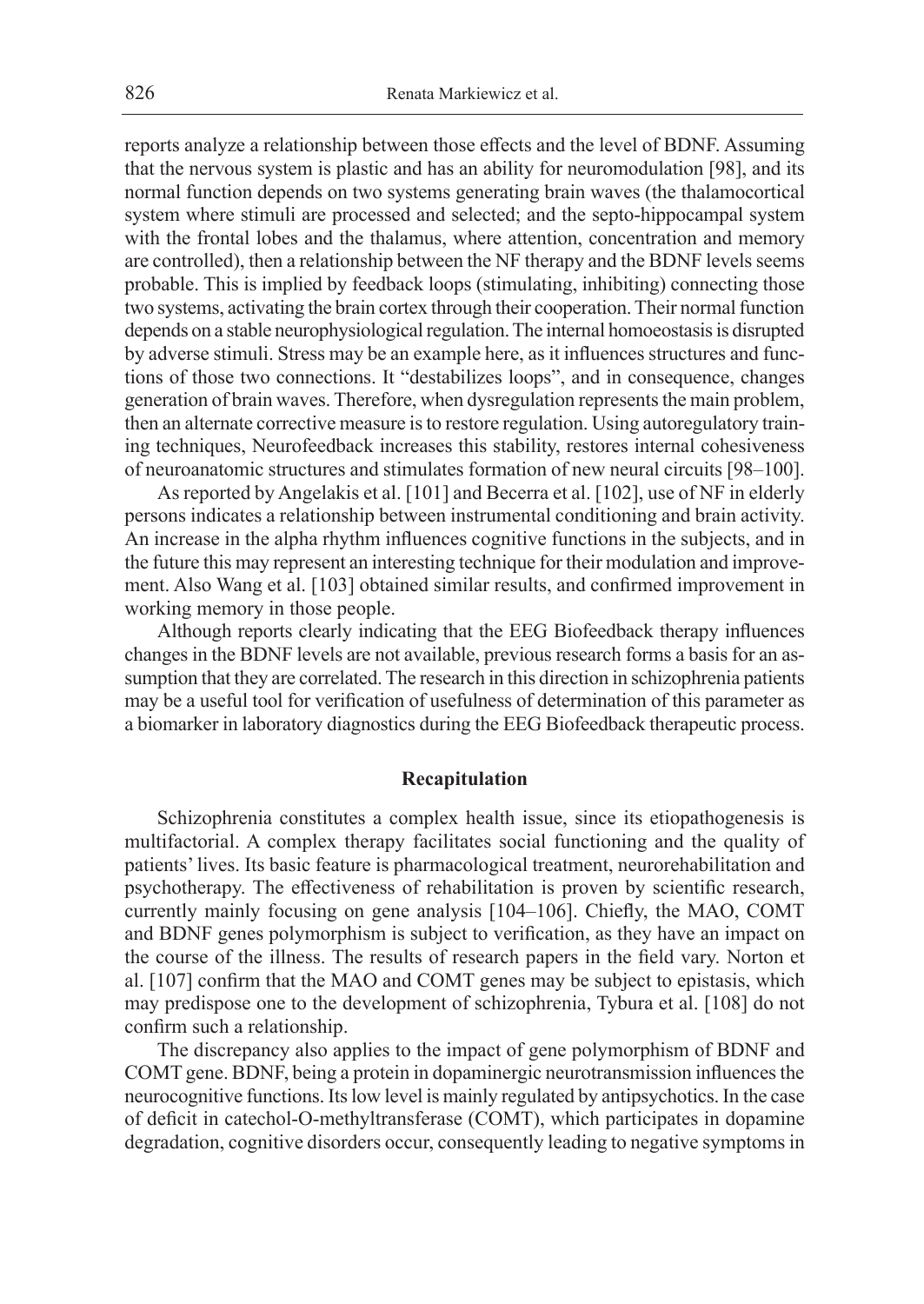schizophrenia [109]. A conclusion may be drawn that low level of BDNF and decreased COMT level results in a deficit syndrome in this illness [110].

Such a conclusion is supported by the biogenic amine hypothesis claiming that disorders in the physiology and metabolism of biogenic amines, especially catecholamines (dopamine, norepinephrine) and indolamines (serotonin) may account for the cause and course of many mental disorders [111].

Regardless of the result of research in the field of psychiatric genetics, confirming in various aspects the multifactorial etiopathogenesis of schizophrenia, one is currently looking for neurorehabilitation methods, which following the inclusion in the intervention program could increase the level of social functioning among the patients and reduce the present deficits.

There are many interesting therapeutic interventions, including a positive neuromodulation physical activity effect and the EEG Biofeedback therapy. While seeking for laboratory biomarkers with a view of their effectiveness assessment, the BDNF seems crucial. The previous research has shown that its concentration constitutes the central and peripheral nervous system synergism index [76]. Many papers describe the relationship between BDNF and schizophrenia [60, 64–66], however, information clearly showing the direct correlation between the type of the EEG Biofeedback therapy and the increase in the factor concentration is rare. Research in this field is undoubtedly broadening knowledge. It seems justified to search for an answer to the question whether the selected rehabilitation interventions in schizophrenia influences the level of BDNF. In accordance with the Weber's law, stating that the reaction depends on the multiple changes in the stimulus, it may be possible [112].

#### **References**

- 1. Favvali G, Li J, Belmonte-de-Abreu P, Wong A, Daskalakis ZJ. *The role of BDNF in the pathophysiology and treatment of schizophrenia*. J.Psychiatr. Res. 2012; 46: 1–11.
- 2. Niitsu T, Shirayama Y, Matsuzawa D, Hasegawa T, Kanahara N. *Associations of serum brainderived neurotrophic factor with cognitive impairments and negative symptoms in schizophrenia*. Prog. Neuro.-Psychoph. 2011; (35): 1836–1840.
- 3. Weinberger DR. *Schizophrenia and the frontal lobe*. Trends Neurosci.1988;11: 367–370.
- 4. Harvey PD, Koren D, Rechenberg A, Bowie CR. *Negative symptoms and cognitive deficits what is the nature of their relationship?* Schizophrenia Bull. 2006; 32: 250–258.
- 5. Dickerson F, Boronow J, Ringel N, Parente F. *Social functioning and neurocognitive deficits in outpatients with schizophrenia: a 2-year follow-up*. Schizophr. Res. 1999; 37: 13–20.
- 6. Reichenberg A. *The assessment of neuropsychological functioning in schizophrenia*. Dialogues Clin Neurosci. 2010; 12: 383–392.
- 7. Green MF. *What are the functional consequences of neurocognitive deficits in schizophrenia?*  Am. J. Psychiat. 1996; 153: 321–330.
- 8. Lawrie SM, Whalley HC, Abukmeil SS, Kestelman JN, Donnelly L, Miller P et al. *Brain structure, genetic liability, and psychotic symptoms in subjects at high risk of developing schizophrenia*. Biol Psychiatry. 2001;49(10): 811–823.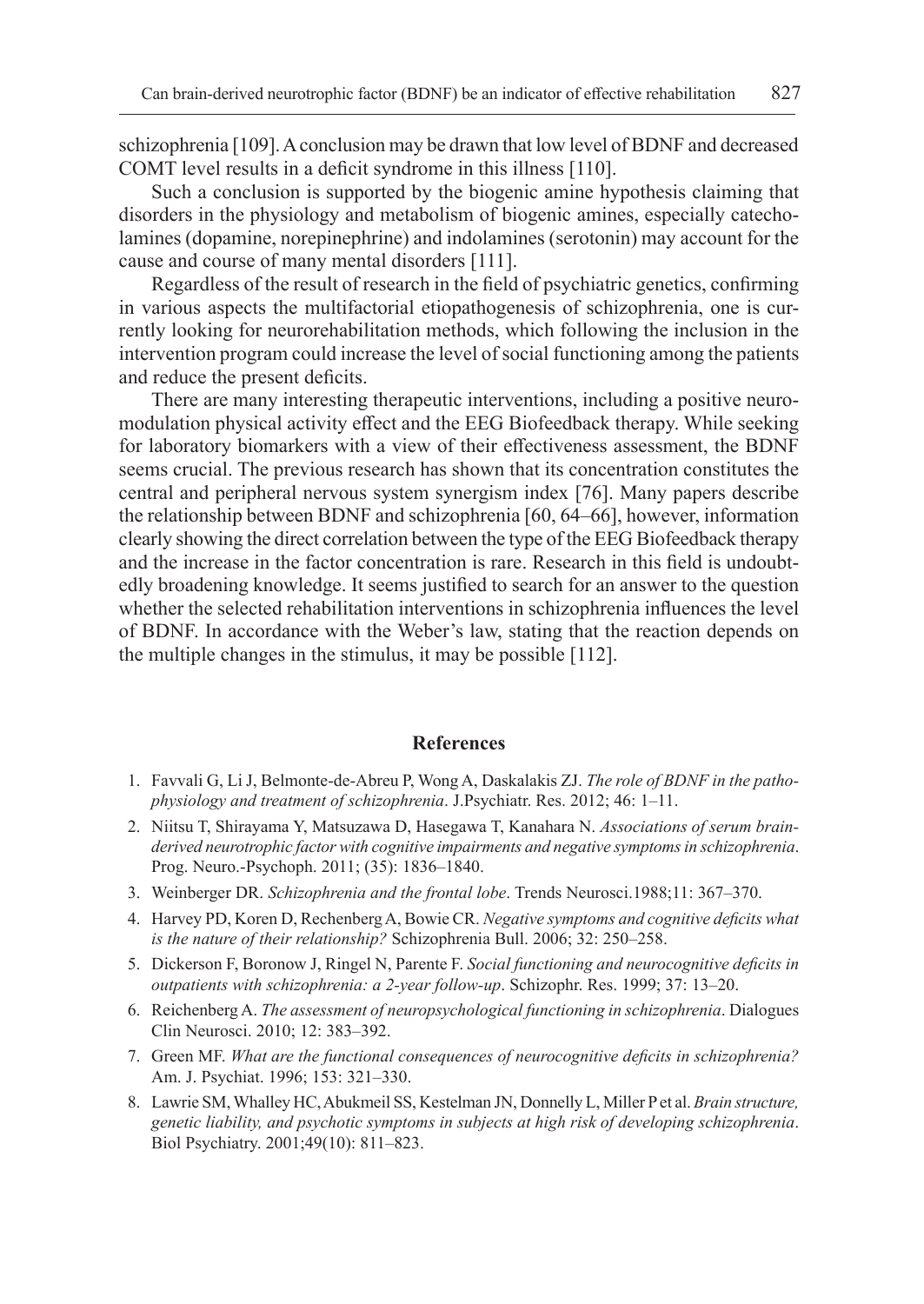- 9. Stahl SM, Buckley PF. *Negative symptoms of schizophrenia: A problem that will not go away*. Acta Psychiat. Scand. 2007; 115: 4–11.
- 10. Andreasen NC. *Negative symptoms in schizophrenia. Definition and reliability*. Arch. Gen. Psychiat. 1982; 39: 784–788.
- 11. Karakuła H. *Poszukiwanie wskaźników genetycznej podatności na schizofrenię*. Habilitation thesis, Medical University, Lublin; 2007.
- 12. Cechnicki A. *Rehabilitacja psychiatryczna cele i metody*. Psychiatria w Praktyce Klinicznej, Via Medica. 2009; 2(1): 41–54.
- 13. Meder J. *Aktywny udział pacjentów w leczeniu farmakologicznym*. Warsaw; 1995.
- 14. Kabanow M, Wołowik G. *Rehabilitacja chorych psychicznie*. Warsaw: PZWL; 1974.
- 15. http://www.mz.gov.pl/zdrowie-i-profilaktyka/opieka-psychiatryczna/.
- 16. Traczyk W. *Diagnostyka czynnościowa człowieka*. Warsaw: PZWL; 1999.
- 17. Konturek S. *Fizjologia człowieka*, t. IV: *Neurofizjologia*. Krakow: Jagiellonian University Press; 1998.
- 18. Nolte J. *Mózg człowieka*. Wroclaw: Elsevier Urban & Partner; 2011.
- 19. Chao DL, Ma L, Shen K. *Transient cell-cell interactions in neural circuit formation*. Nat. Rev. Neurosci. 2009; 10: 262–271.
- 20. Lu Y, Christian K, Lu B. *BDNF: A key regulator for protein synthesis-dependent LTP and longterm memory?* Neurobiol. Learn. Mem. 2008; 89(3): 312–323.
- 21. Kalinowska-Łyszczarz A. *Neutrophins, cognition and multiple sclerosis*. NeuropsychiatriaiNeuropsychologia. 2012; 7(2): 51–56.
- 22. Mowla SJ, Farhadi HF, Pareek S, Atwal JK, Morris SJ, Seidah NG et al. *Biosynthesis and post-translational processing of the precursor to brain-derived neurotrophic factor*. J. Biol. Chem. 2001; 276(16): 12660–12666.
- 23. Lessmann V, Gottmann K, Malcangio M. *Neurotrophin secretion: Current facts and future prospects*. Prog.Neurobiol. 2003; 69(5): 341–374.
- 24. Lu B, Pang PT, Woo NH. *The yin and yang of neurotrophin action*. Nat. Rev. Neurosci. 2005; 6(8): 603–614.
- 25. Rodriguez-Tebar A, Dechant G, Barde YA. *Neurotrophins: Structural relatedness and receptor interactions*. Philos. T. R. Soc. B. 1991; 29:331(1261): 255–258.
- 26. Moretto G, Xu RY, Walker DG, Kim SU. *Co-expression of mRNA for neurotrophic factors in human neurons and glial cells in culture*. J. Neuropath. Exp. Neur. 1994; 53(1): 78–85.
- 27. Park H, Poo MM. *Neurotrophin regulation of neural circuit development and function*. Nat. Rev. Neurosci. 2013; 14(1): 7–23.
- 28. Barbacid M. *Structural and functional properties of the TRK family of neurotrophin receptors*. Ann. NY Acad. Sci. 1995; 766: 442–458.
- 29. Chao M, Casaccia-Bonnefil P, Carter B. *Neurotrophin receptors: Mediators of life and death*. Brain Res. Rev. 1998; 26(2–3): 295–301.
- 30. Kaplan DR, Miller FD. *Neurotrophin signal transduction in the nervous system*. Curr.Opin. Neurobiol. 2000; 10(3): 381–391.
- 31. Maisonpierre PC, Le Beau MM, Espinosa R. *Human and rat brain-derived neurotrophic factor and neurotrophin-3: Gene structures, distributions and chromosomal localizations*. Genomics. 1991; 10(3): 558–568.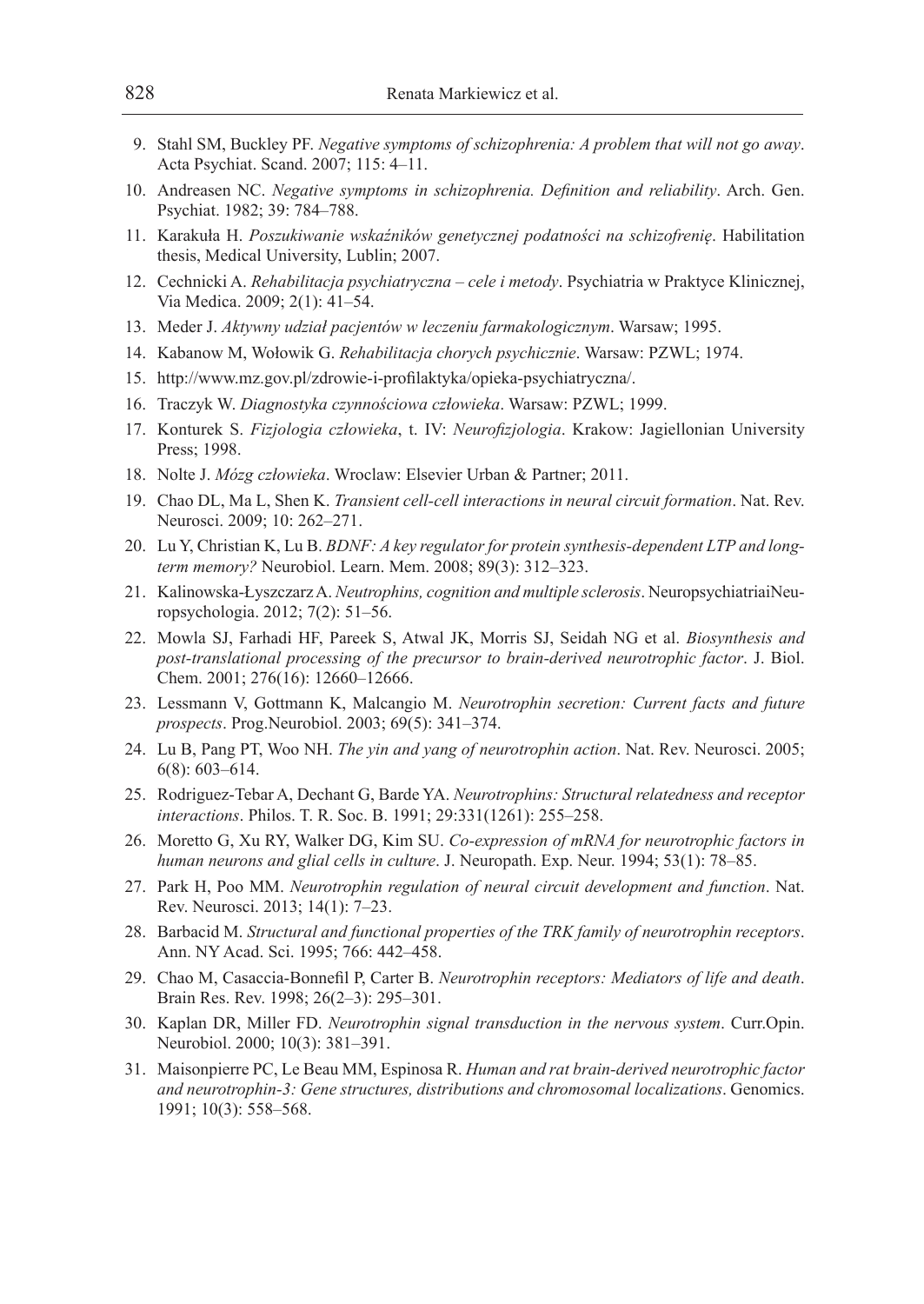- 32. Huang EJ, Reichardt LT. *Neurotrophins: Roles in neuronal development and function*. Annu. Rev. Neurosci. 2001; 24: 677–736.
- 33. Curtis R, Adryan KM, Stark JL, Park JS, Compton DL, Weskamp G et al. *Differential role of the low affinity neurotrophin receptor (p75) in retrograde axonal transport of the neurotrophin*. Neuron. 1995; 14(6): 1201–1211.
- 34. Michaelsen K, Zagrebelsky M, Berndt-Huch J, Polack M. *Neurotrophin receptors TrkB.T1 and p 75NTR cooperate in modulating both functional and structural plasticity in mature hippocampal neurons*. Eur. J. Neurosci. 2010; 32(11): 1854–1865.
- 35. Bibel M, Barde YA. *Neurotrophins: Key regulators of cell fate and cell shape in the vertebrate nervous system*. Gene. Dev. 2000; 14(23): 2919–2937.
- 36. Geetha T, Jiang J, Wooten MW. *Lysine 63 polyubiquitination on the nerve growth factor receptor TrkA directs internalization and signaling*. Mol. Cell. 2005; 20(2): 301–312.
- 37. Bentley CA, Lee KF. *p75 is important for axon growth and Schwann cell migration during development.* J. Neurosci. 2000; 20(20): 7706–7715.
- 38. Harrison SM, Jones ME, Uecker S, Albers KM, Kudrycki KE, Davis BM. *Levels of nerve growth factor and neurotrophin-3 are affected differentially by the presence of p75 in sympathetic neurons in vivo*. J. Comp. Neurol. 2000; 424(1): 99–110.
- 39. TimmuskT, Palm K, Metsis M, Reintam T, Paalme V, Saarma M et al. *Multiple promoters direct tissue-specific expression of the BDNF gene*. Neuron. 1993; 10(3): 475–489.
- 40. Yamamoto H, Gurney ME. *Human platelets contain brain-derived neurotrophic factor*. J. Neurosci. 1990; 10(11): 3469–3478.
- 41. Okada S,Yokoyama M, Toko H, Tateno K, Moriya J, Shimizu I et al. *Brain-derived neurotrophic factor protects against cardiac dysfunction after myocardial infarction viva a central nervous system-mediated pathway*. Arterioscl. Throm. Vas. 2012; 32(8): 1902–1909.
- 42. Garcés MF, Sanchez E, Torres-Sierra AL, Ruíz-Parra AI, Angel-Müller E, Alzate JP et al. *Brain-derived neurotrophic factor is expressed in rat and human placenta and its serum levels are similarly regulated throughout pregnancy in both species*. Clin Endocrinol. 2014; 81(4): 141–151.
- 43. Pantazis NJ, ZaheerA, Dai D, Zaheer S, Green SH, Lim R. *Transfection of C6glioma cells with glia maturation factor upregulates brain-derived neurotrophic factor and nerve growth factor: Trophic effects and protection against ethanol toxicity in cerebellar granule cells*. Brain Res. 2000; 865(1): 59–76.
- 44. Tabakman R, Lecht S, Sephanova S, Arien-Zakay H, Lazarovici P. *Interactions between the cells of the immune and nervous system: Neurotrophins as neuroprotection mediators in CNS injury.* Prog. Brain Res. 2004; 146: 387–401.
- 45. Villoslada P, Genain CP. *Role of nerve growth factor and other trophic factors in brain inflammation*. Prog. Brain Res. 2004; 146: 403–414.
- 46. Goldstein B, Young LT. *Toward clinically applicable biomarkers in bipolar disorder focus on BDNF inflammatory markers and endothelial function*. Curr. Psychiat. Rep. 2013; 15(12): 425.
- 47. Harte-Hargrove LC, Maclusky NJ, Scharfman HE. *Brain-derived neurotrophic factor-estrogen interactions in the hippocampal mossy fiber pathway: Implications for normal brain function and disease*. Neuroscience. 2013; 3(239): 46–66.
- 48. Xiong P, Zeng Y, Wu Q, Han Huang DX, Zainal H, Xu X et al. *Combining serum protein concentrations to diagnose schizophrenia: A preliminary exploration*. J. Clin. Psychiat. 2014; 75(8): 794–801.
- 49. Ninan I. *Synaptic regulation of affective behaviors*. Neuropharmacology. 2014; 76: 684–695.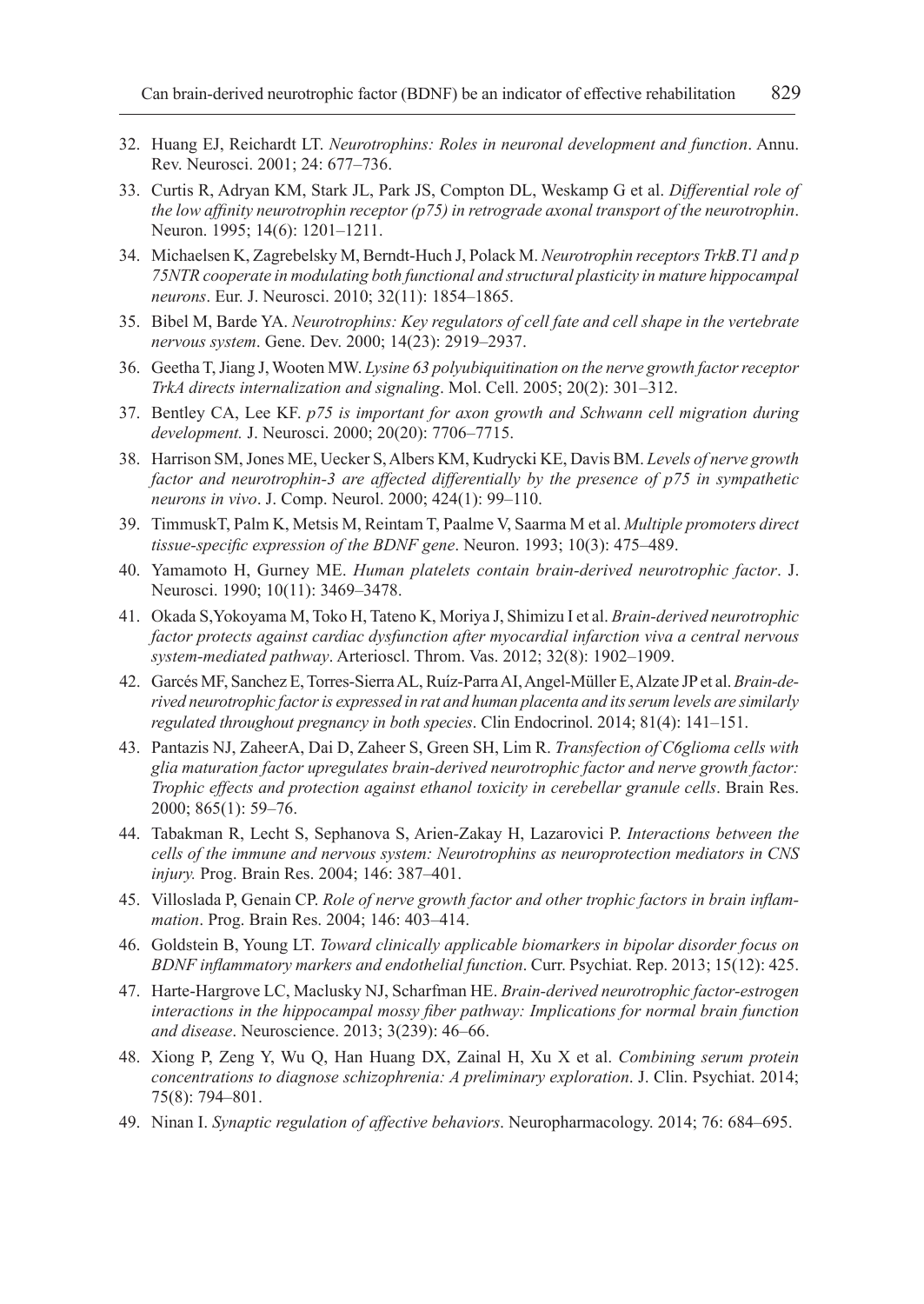- 50. Martinowich K, Lu B. *Interaction between BDNF and serotonin: Role in mood disorders*. Neuropsychopharmacol. 2008: 33(1): 73–83.
- 51. Pezawas I, Verchinski BA, Mattay VS, Callicott JH, Kolachana BS, Straub RE et al. *The brain-derived neurotrophic factor val66met polymorphism and variation in human cortical morphology*. J. Neurosci. 2004; 24(45): 10099–10102.
- 52. Pang PT, Teng HK, Zaitsev E, Woo NT, Sakata K, Zhen S et al. *Cleavage of pro BDNF by tPA/ plasm in is essential for long-term hippocampal plasticity*. Science. 2004; 306(5695): 487–491.
- 53. Nawa H, Takahashi M, Patterson PH. *Cytokine and growth factor involvement in schizophrenia-support for the developmental model*. Mol.Psychiatr. 2000; 5(6): 594–603.
- 54. Lewis DA, Hashimoto T, Volk DW. *Cortical inhibitory neurons and schizophrenia*. Nat. Rev. Neurosci. 2005; 6(4): 312–324.
- 55. Girault JA, Greengand P. *The neurobiology of dopamine signaling*. Arch. Neurol.-Chicago. 2004;6: 641–644.
- 56. Eisworth JD, Roth RH. *Dopamine synthesis, uptake, metabolism and receptors: Relevance to gene therapy of Parkinson's disease*. Exp. Neurol. 1997; 144: 4–9.
- 57. Asanuma M, Miyazaki I, Diaz-Corrales FJ, Ogawa N. *Quinone formation as dopaminergic neuron-specific oxidative stress in the parkinsonism*. Acta Med. Okayama. 2004; 58: 221–233.
- 58. Abi-Dargham A. *Do we still believe in the dopamine hypothesis? New data bring new evidence*. Int. J. Neuropsychoph. 2004; 7(1): S1–S5.
- 59. Hyman C, Hofer M, Barde YA, Juhasz M, Yancopoulos GD, Squinto SP et al. *BDNF is a neurotrophic factor for dopaminergic neurons of the substantia nigra*. Nature. 1991; 350(6315): 230–232.
- 60. Sauer H, Fischer W, Nikkhah G, Wiegand SJ, Brundin P, Lindsay RM et al. *Brain-derived neurotrophic factor enhances function rather than survival of intra-striatal dopamine cell-rich grafts*. Brain Res. 1993; 626(1–2): 37–44.
- 61. Weickert CS, Hyde TM, Lipska BK, Herman MM, Weinberger DR, Kleinman JE. *Reduced brain-derived neurotrophic factor in prefrontal cortex of patients with schizophrenia*. Mol. Psychiatr. 2003; 8(6): 592–610.
- 62. Baquet ZC, Bickford PC, Jones KR. *Brain-derived neurotrophic factor is required for the establishment of the proper number of dopaminergic neurons in the substantia nigra pars compacta*. J. Neurosci. 2005; 25(26): 6251–6259.
- 63. Tan YI, Zhou DF, Zhang XY. *Decreased plasma brain-derived neurotrophic factor levels in schizophrenic patients with tardive dyskinesia: association with dyskinetic movements*. Schizophr. Res. 2005; 74 (2–3): 263–270.
- 64. Takahashi M, Shirakawa O, Toyooka K, Kitamura N, Hashimoto T, Maeda K et al. *Abnormal expression of brain-derived neurotrophic factor and its receptor In the corticolimbic system of schizophrenic patients*. Mol. Psychiatr. 2000; 5(3): 293–300.
- 65. Durany N, Michel T, Zöchling R, Boissl KW, Cruz-Sánchez FF, Riederer P et al. *Brain-derived neurotrophic factor and neurotrophin 3 in schizophrenic psychoses*. Schizophr. Res. 2001; 52(1–2): 79–86.
- 66. Hashimoto T, Bergen SE, Nguyen QL, Xu B, Monteggia LM, Pierri JN et al. *Relationship of brain-derived neurotrophic factor and its receptor TrkB to altered inhibitory prefrontal circuitry in schizophrenia*. J. Neurosci. 2005; 25(2): 372–383.
- 67. Erickson KI, Prakash RS, Voss MW, Chaddock L, Heo S, McLaren M et al. *Brain-derived neurotrophic factor is related with age related decline in hippocampal*. J. Neurosci. 2010; 30(15): 5368–5375.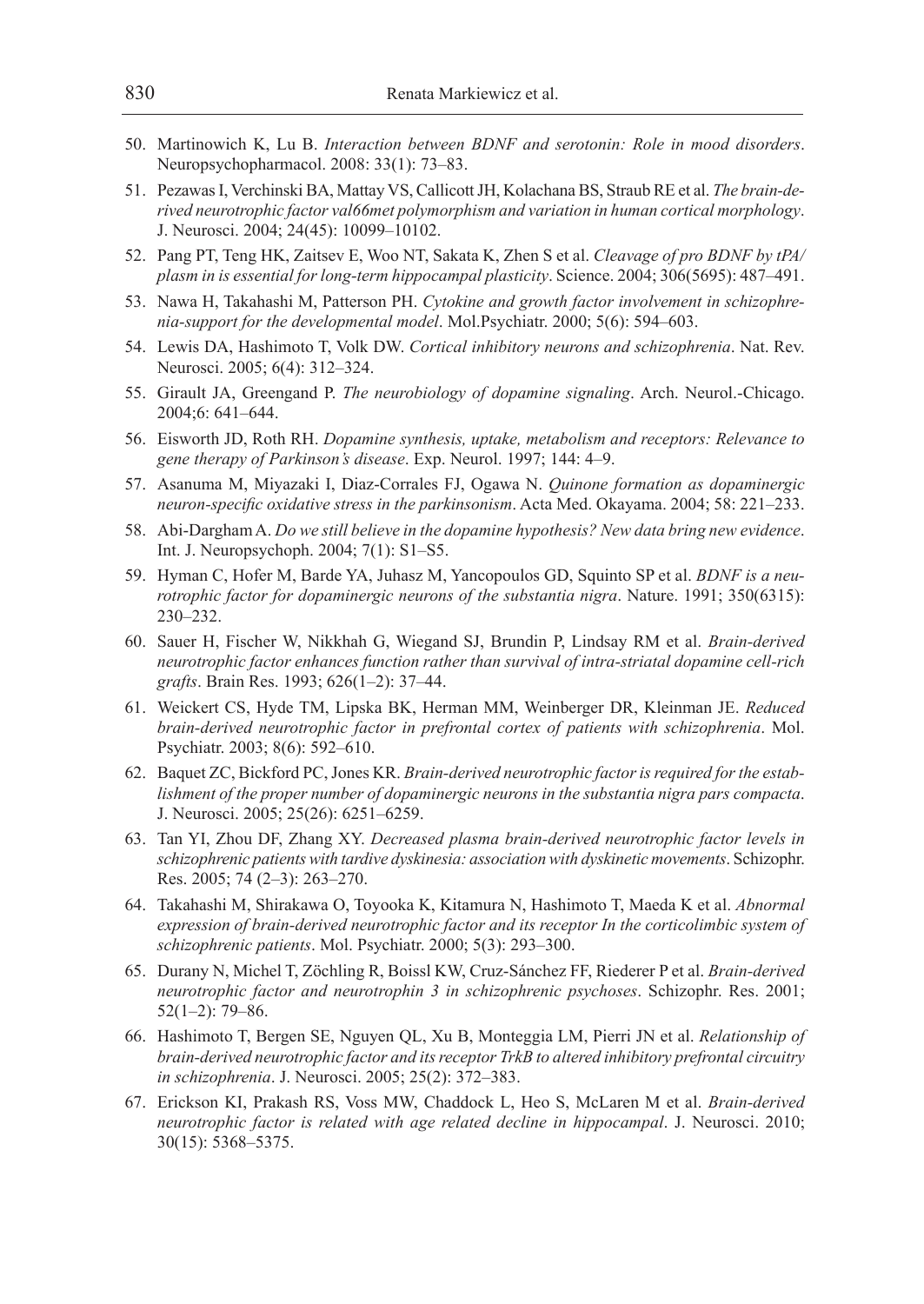- 68. Palomino A, Vallejo-Illarramendi A, Gonzalez-Pinto A, Aldama A, González-Gómez C, Mosquera F et al. *Decreased levels of plasma BDNF in first-episode schizophrenia and bipolar disorder patients*. Schizophr. Res. 2006; 86(1–3): 321–322.
- 69. Wang JF, Li Y, Song JN, Pang HG. *Role of hydrogen sulfide in secondary neuronal injury*. Neurochem. Int. 2014; 64: 37–47.
- 70. Mattson MP, Maudsley S, Martin B. *BDNF and 5-HT: A dynamic duo in age-related neuronal plasticity and neurodegenerative disorders*. Trends Neurosci. 2004; 27(10): 589–594.
- 71. Mennerick S, Zorumski CF. *Neural activity and survival in the developing nervous system*. Mol. Neurobiol. 2000; 22(1–3): 41–54.
- 72. Mabuchi T, Kitagawa K, Kuwabara K, Takasawa K, Ohtsuki T, Xia Z et al. *Phosphorylation of cAMP response element-binding protein in hippocampal neurons as a protective response after exposure to glutamate in vitro and ischemia in vivo*. J. Neurosci. 2001; 21(23): 9204–9213.
- 73. Powers SK, Jackson MJ. *Exercise-induced oxidative stress: Cellular mechanisms and impact on muscle force production*. Physiol. Rev. 2008; 88(4): 1243–1276.
- 74. Larsson E, Nanobashvili H, Kokaia Z, Lindvall O. *Evidence for neuroprotective effect of endogenous brain-derived neurotrophic factor after global forebrain ischemia in rats*. J. Cerebr. Blood F. Met. 1999; 19(11): 1220–1228.
- 75. Zembroń-Łacny A, Ostapiuk-Karolczuk J. *Udział cytokin w metabolizmie mięśni szkieletowych*. Sport Wyczynowy. 2008; 10–12: 526–528.
- 76. Ziemba A. *Rola aktywności ruchowej w zapobieganiu zaburzeniom poznawczym*. Aktualności Neurologiczne. 2014; 14(3): 175–180.
- 77. King A, Balaji S, Keswani SG, Crombleholme TM. *The role of stem cells in wound angiogenesis*. Advances in Wound Care.2014; 3: 614–625.
- 78. Zielonka TM. *Angiogeneza część I. Mechanizm powstawania nowych naczyń krwionośnych*. Alergia Astma Immunologia – przegląd kliniczny. 2003; 8: 169–174.
- 79. Nelson DH. *Regulation of glucocorticoid release*. Am. J. Med. 1972; 53(5): 590–594.
- 80. Kim HJ, Song BK, So B, Lee O, Song W, Kim Y. *Increase of circulating BDNF levels and its relation to improvement of physical fitness following 12 week of combined exercise in chronic patients with schizophrenia: A pilot study*. Psychiat. Res. 2014; 220(3): 792–796.
- 81. Hammond D. *What is Neurofeedback*. Journal of Neurotherapy 2006; 10(4): 25–36.
- 82. Fovet T, Jardri R, Linden D. *Current issues in the use of f MRI-Based Neurofeedback to relieve psychiatric symptoms*. Curr. Pharm. Design. 2015; 21(23): 3384–3394.
- 83. Yucha C, Mantgomery D. *Evidence-Based Practice in Biofeedback and Neurofeedback*. Association for Applied Psychophysiology and Biofeedback; 2008.
- 84. Coben R, Linden M, Myers TE. *Neurofeedback for autistic spectrum disorder: A review of the literature*. Appl. Psychophys. Biof. 2012; 35(1): 83–105.
- 85. Cantor DS, Stevens E. *QEEG correlates of auditory-visual entrainment treatment efficacy of refractory depression*. Journal of Neurotherapy 2009; 13(2): 100–108.
- 86. Trousselard M, Canini F, Claverie D, Cungi C, Putois B, Franck N. *Cardiac coherence training to reduce anxiety in remitted schizophrenia, a pilot study*. Appl. Psychophys. Biof. 2016; 41(1): 61–69.
- 87. Scheinost D, Stoica T, Saksa J, Papademetris X, Constable RT, Pittenger C et al. *Orbitofrontal cortex neurofeedback produces lasting changes in contamination anxiety and resting-state connectivity*. Transl. Psychiat. 2013; 30(3): 250.
- 88. Larsen S, Sherlin L. *Neurofeedback: An emerging technology for treating central nervous system dysregulation*. Psychiat. Clin. N. Am. 2013; 36(1): 163–168.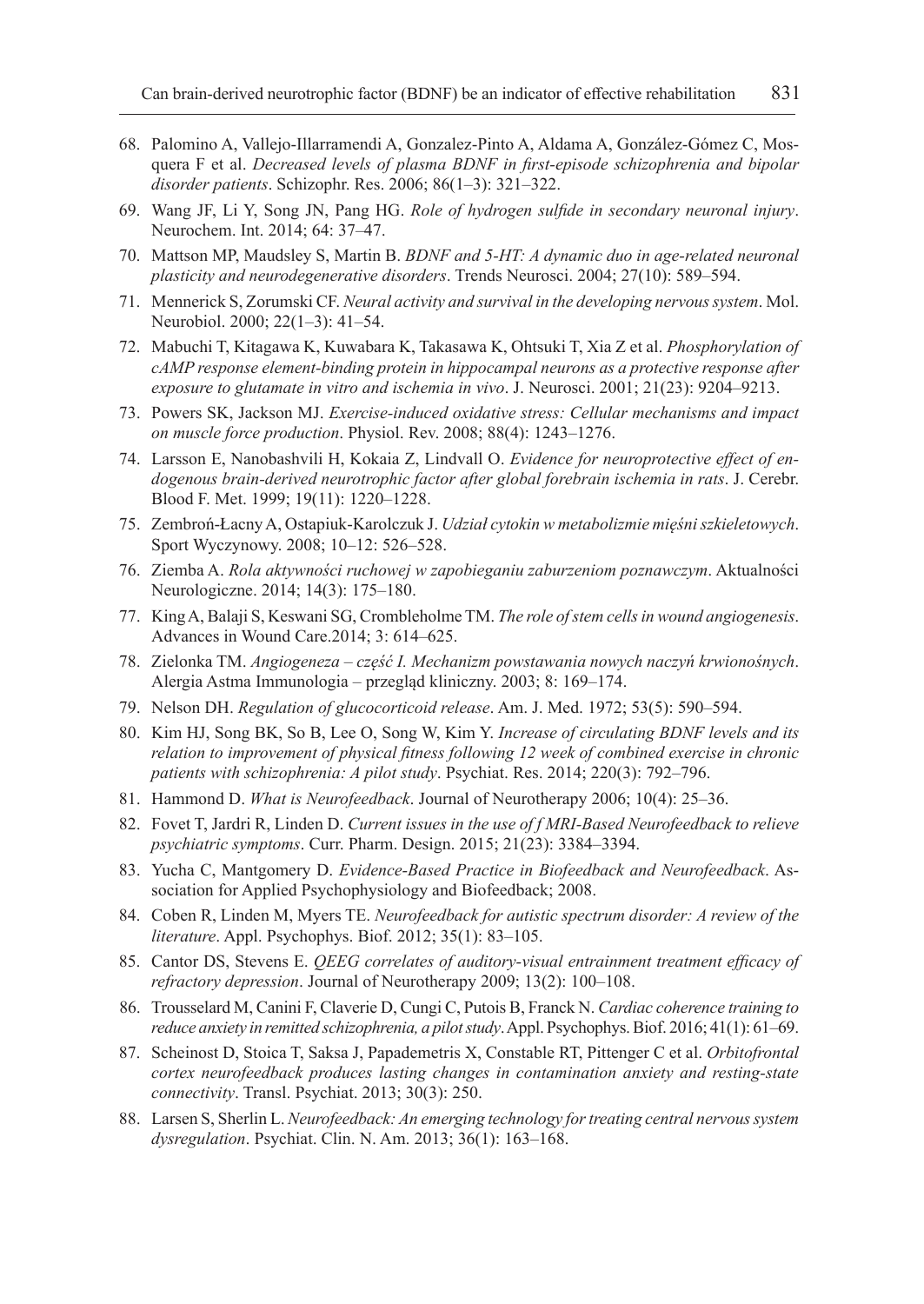- 89. Birbaumer N, Ruiz S, Sitaram R. *Learned regulation of brain metabolism*. Trends Cogn. Sci. 2013; 17(6): 295–302.
- 90. Mathiak KA, Koush Y, Dyck M, Gaber TJ, Alawi E, Zepf FD et al. *Social reinforcement can regulate localized brain activity*. Eur. Arch. Psy. Clin. N. 2010; 260(2): 132–136.
- 91. Rota G, Sitaram R, Veit R, Erb M, Weiskopf N, Dogil G et al. *Self-regulation of regional cortical activity using real-time fMRI: The right inferior frontal gyrus and linguistic processing*. Hum. Brain Mapp. 2009; 30(5): 1605–1614.
- 92. Ruiz S, Lee S, Soekadar SR, Caria A, Veit R, Kircher T et al. *Acquired self-control of insula cortex modulates emotion recognition and brain network connectivity in schizophrenia*. Hum. Brain Mapp. 2013; 34(1): 200–212.
- 93. Naimijoo P, Rezaei O, Feizzadeh Z. *Neurofeedback training in schizophrenia: A study on executive functioning*. European Online Journal of Natural and Social Sciences. 2015; 4(1): 106–116.
- 94. Stoeckel L, Garrison K,Ghosh S, Wighton P, Hanlon CA, Gilman JM et al. *Optimizing real time fMRI neurofeedback for therapeutic discovery and development*. Neuroimage – Clin. 2014; 5: 245–255.
- 95. Koush Y, Rosa MJ, Robineau F, Heinen K, Rieger SW, Weiskopf N et al. *Connectivity-based neurofeedback: Dynamic causal modeling for real-time fMRI*. Neuroimage. 2013; 1(81): 422–430.
- 96. Yuan H, Young KD, Phillips R, Zotev V, Misaki M, Bodurka J. *Resting-state functional connectivity modulation and sustained changes after real-time functional magnetic resonance imaging neurofeedback training in depression*. Brain Connectivity 2014; 4(9): 690–701.
- 97. Gruzelier J. *A theory of alpha/theta neurofeedback, creative performance enhancement, long distance functional connectivity and psychological integration*. Cogn. Process. 2009; 10: 101–109.
- 98. Raudzis D. *Biofeedback*. Master thesis, Opole University of Technology, Faculty of Physical Education and Physiotherapy, Opole; 2009.
- 99. Smyk K, Smyk K. *Teoria i praktyka terapii neurofeedback*. Training materials of AKSON Medical Education Center; 2015.
- 100.Othmer S, Othmer SF, Kaiser DA, Putman J. *Endogenous neuromodulation at infraslow frequencie*s. Semin.Pediatr. Neurol. 2013; 20(4): 246–260.
- 101.Angelakis E, Stathopoulou S, Frymiare JL, Green DL, Lubar JF, Kounios J.*EEG neurofeedback: A brief overview and an example of peak alpha frequency training for cognitive enhancement in the elderly*. Clin. Neuropsychol. 2007; 21(1): 110–129.
- 102.Becerra J, Fernández T, Roca-Stappung M, Diaz-Comas L, Galan L, Bosch J et al. *Neurofeedback in healthy elderly human subjects with electroencephalographic risk for cognitive disorder*. J. Alzheimers Dis. 2012; 28(2): 357–367.
- 103.Wang JR, Hsieh S. *Neurofeedback training improves attention and working memory performance*. Clin. Neurophysiol. 2013; 124(12): 2406–2420.
- 104.Mak M, Samochowiec J, Tybura P, Bieńkowski P, Karakiewicz B, Zaremba Pechmann L et al. *The efficacy of cognitive rehabilitation with RehaComprogramme in schizophrenia patients*. Ann. Agr. Env. Med. 2013;20(1): 77–81.
- 105.Bosia M, Bechi M, Marino E, Anselmetti S, Poletti S, Cocchi F et al. *Influence of catechol-o-methyltransferase Val158Met polymorphism on neuropsychological and functional outcomes of classical rehabilitation and cognitive remediation in schizophrenia*. Neurosci. Lett. 2007:417(3): 271–274.
- 106.Cavallaro R, Anselmettis S, Poletti S, Bechi M, Ermoli E, Cocchi F et al. *Computer-aided neurocognitive remediation as an enhancing strategy for schizophrenia rehabilitation*. Psychiat. Res. 2009; 169(3): 191–196.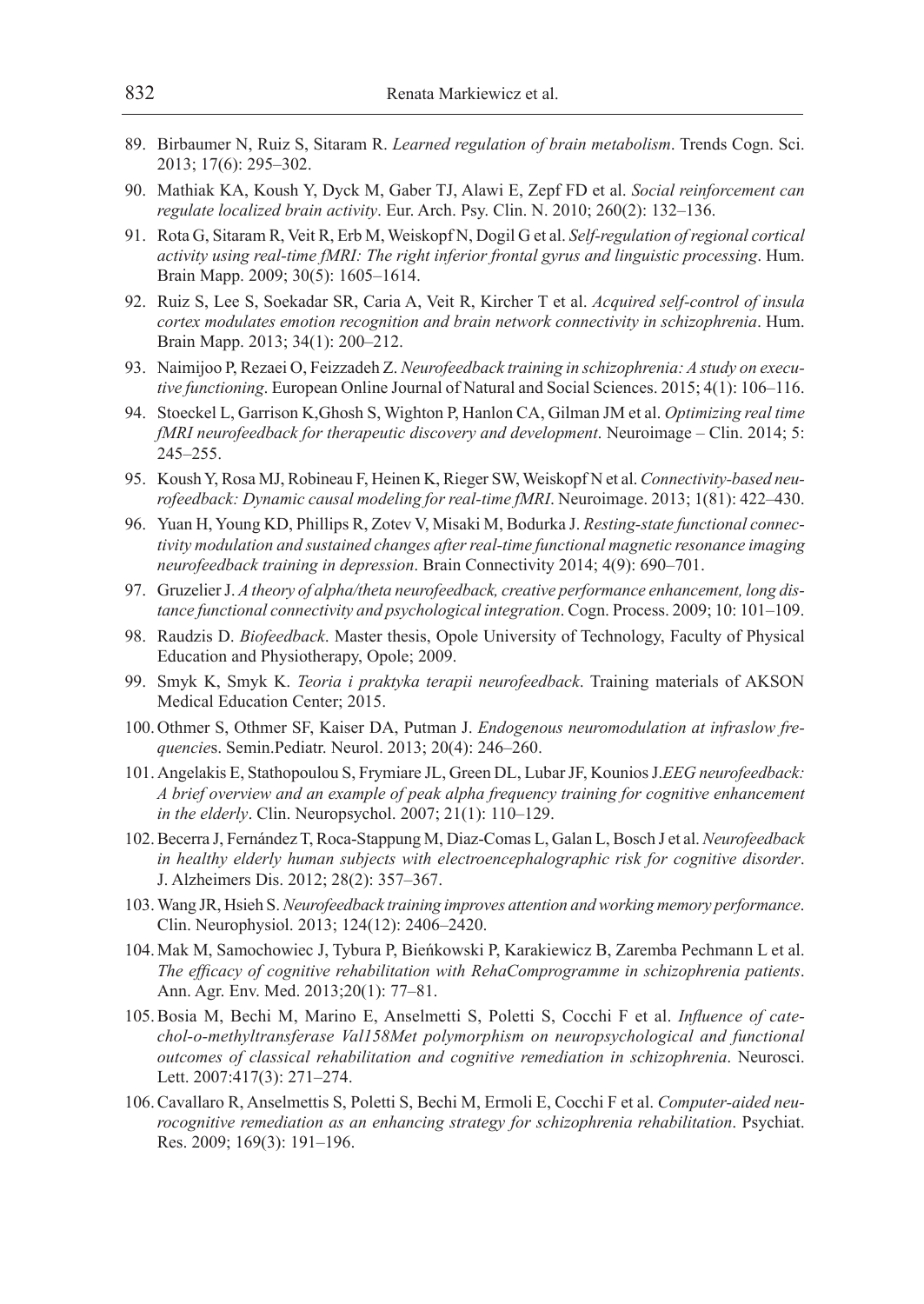- 107.Norton N, Kirov G, Zammit S, Jones G, Jones S, Owen R et al. *Schizophrenia and functional polymorphism in the MAOA and COMT genes: No evidence for association or epistasis*. Am.J. Med.Genet. 2002;114: 491–496.
- 108.Tybura P, Grzywacz A, Syrek S, Parus M, Samochowiec J. *Związki funkcjonalnych polimorfizmów genów kluczowych enzymów w metabolizmie amin biogennych z występowaniem schizofrenii paranoidalnej oraz ich wpływ na wyniki w PASS pod wpływem leczenia przeciwpsychotycznego*. Psychiatr. Pol. 2006:40(5): 913–923.
- 109.Li W, Kou C, Yu Y, Sun S, Zhang X, Kosten TR et al. *Association of catechol-o-methyltransferase gene polymorphisms with schizophrenia and negative symptoms in a Chinese population*. Am. J. Med. Genet. B.2012; 4: 370–375.
- 110. Pełka-Wysiecka J, Wroński M, Jasiewicz A, Grzywacz A, Tybura P, Kucharska-Mazur J et al. *BDNF RS 6265 polymorphism and COMT 4680 rs polymorphism in deficit schizophrenia in Polish sample*. Pharmacol. Rep. 2013; 65(5): 1185–1193.
- 111. Łoza B, Czernikiewicz A. *Amerykański słownik psychiatryczny*. Wroclaw: Elsevier Urban &Partner; 2003.
- 112. Bosia C, Osella M, Baroudi M, Corà D, Caselle M.*Gene autoregulation via intronic microRNAs and its functions*. BMC Syst. Biol.2012;6:131.

Address: Renata Markiewicz Department of Psychiatric Nursing, Medical University of Lublin 20-124 Lublin, Szkolna Street 18